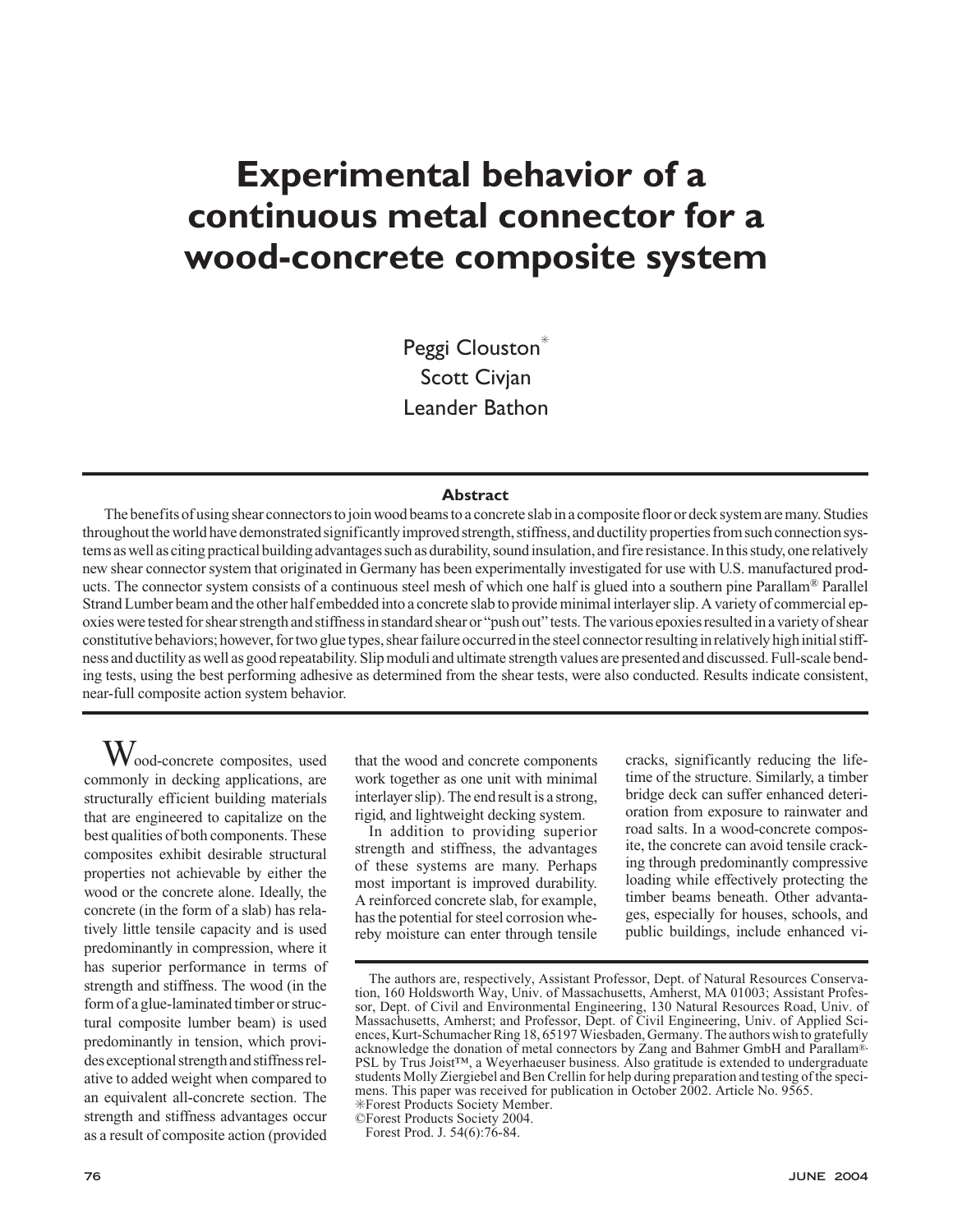

Figure 1. — Structural upgrade of <sup>a</sup> historic home using <sup>a</sup> continuous steel mesh connector system.



Figure 2.— Newly constructed commercial floor using <sup>a</sup> continuous steel mesh connector system.

brational damping and improved sound insulation as well as fire resistance when compared to an all-wood floor system.

These advantages have prompted an increased use of wood-concrete composite systems in residential, commercial, and industrial applications throughout the world (Ahmadi and Saka 1993, Natterer et al. 1996, Bathon and Graf 2000, Jamnitzky 2001, Yttrup 2002). They are ideally suited to improve strength and deflection properties of existing wood decks and floors as well as providing a structurally efficient solution for new construction. **Figure 1** illustrates a recent structural upgrade of the attic space in a historic home using a wood-concrete system in Aschaffenburg, Germany. The wood structure has been renovated to strengthen the floor by incorporating continuous metal plates (seen protruding from the wood beams that are covered with a black moisture barrier) to create a rigid shear connec-

tion to the concrete to be poured on top. **Figure 2** shows a newly constructed commercial floor in Darmstadt, Germany. The new floor uses the same continuous steel mesh connector system.

The system illustrated in **Figures 1** and **2** is currently being used only in Germany. It is the intent of this paper to introduce this system to the United States through an investigative study of the system's performance using products made in the United States.

## **Overview of existing shear connectors**

The shear connector is a critical component of the system and, to a great extent, determines the system's level of performance. The function of the shear connector is to effectively transfer the shear between the wood beam and the concrete deck to promote composite action. There are two bounds of composite action: a lower bound where the layers are not connected and work independently (no composite action) and an upper bound where the two layers are rigidly connected with no interlayer slip (full composite action). Ideally, one would desire the latter; however, no slip is difficult to achieve and most connectors produce at least some interlayer slip (partial composite action). Minor slippage can be beneficial, allowing distribution of shear stresses along the shear connectors.

When compared to no composite action, bending capacity and stiffness increases of over 40 and 200 percent, respectively, are commonly reported with partial composite systems (Mantilla-Carrasco and Oliveira 1999). In order to design composite sections, it is critical to know the shear connector capacity and failure mode. Due to the relatively non-ductile failure modes of the constituent concrete (compression) and wood (tension), ductile failures in the shear connector may provide increased overall ductility and reliability. The resulting composite system would realize increased strength, stiffness, ductility, reliability, and long-term performance as compared to similar non-composite sections.

A multitude of shear connection systems exist. They are perhaps best categorized into four groups: dowel-type, tubular-type, and shear key/anchor connectors (all of which are discontinuous) and glued-in plate connectors (which can be either continuous or discontinuous). The four groups are illustrated in **Figure 3**.

Group 1 connectors have the advantage of being inexpensive and uncomplicated to install; however, they are generally considered to be the least rigid of all systems (Ceccotti 1995) and have been substantiated as such in comparative studies (Blaß and Schlager 1996, Avak and Glaser 2002). Nevertheless, a study by Ahmadi and Saka (1993) investigated various configurations of high-strength nails, screws, and bolts and found increases in static 4 point flexural strength of 55 percent and reductions in mid- -span deflections in the order of 2.3 times when compared to tests with no shear connectors.

Group 2 connectors have been shown to possess higher rigidity, ductility, and ultimate strength than dowel-type connectors (Blaß and Schlager 1996, Mungwa et al. 1999). The reason attributed to this is that nails and screws typically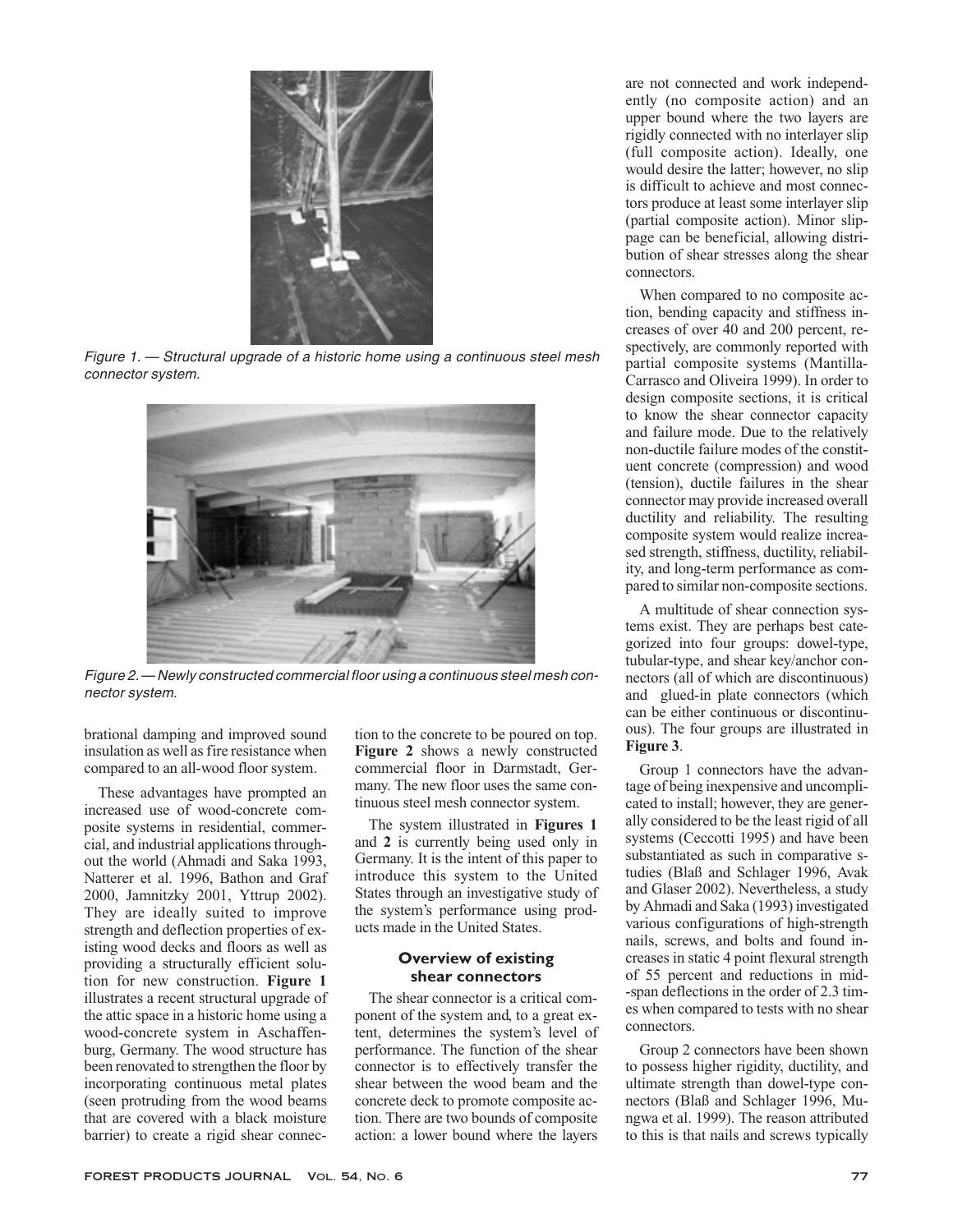

Figure 3.— Shear connector groups:1) dowel;2) tubular or metal plate;3) shear key with anchor; and 4) (dis)continuous glued-in-wood plate.



Figure 4.— Shear connectors being glued into rout in PSL member for shear specimens.

cause wood splitting failure, whereas tubular-type connectors (rigid ring connectors, in particular) can cause wood shear plug failure, which is a stronger, more rigid mode of failure. Hollow cylinders as well as bent sheet metal connectors (Gauthier 1996, Mantilla and Carrasco 1999), which fall into this category, are also apt to provide good ductility, as the common failure modes are wood embedment, steel shear, or concrete crushing.

Group 3 connectors, where notches (shear keys) have been cut into the wood and reinforced with an anchoring device such as a post-tensioned bolt or lag screw, have been shown to have similar to moderately better strength and slip resistance than group 2 connectors (Blaß and Schlager 1996, Avak and Glaser 2002). The horizontal shear forces are transmitted through the shear key with little interlayer slip, while the dowels work in traction to resist the vertical load component. Gutkowski et al. (2000) reported the load-slip response to be initially linear with abrupt partial failure (presumably of the concrete) with a modest residual ductile behavior thereafter (presumably from yielding of the dowel).

Group 4 connectors are generally considered to possess the greatest rigidity (Ceccotti 1995). The observed failure

modes from experimental shear tests are reported as being primarily wood shear failure or steel plate failure (Bathon and Graf 2000). For design purposes, interlayer slip is often considered negligible and in the case of bending, the assumption of plane sections remaining plane is generally accepted. Consequently, design calculations for group 4 connectors may be easily done through transformed sections. Groups 1 through 3, on the other hand, are semi-rigid composites, subject to varying levels of slip, which require more complex design procedures. Analytical solutions as well as finite element based solutions for partial composite action have been offered by various investigators (Ahmadi and Saka 1993, Girhammer and Gopu 1993, Mantilla-Carrasco and Oliveira 1999, Davids 2001). In this regard, glued-in plate connectors present a design advantage over other connector types.

The objective of the current study was to investigate the structural behavior of a continuous glued-in steel mesh connector. A similar study was conducted by Bathon and Graf (2000) using European species glulam and adhesives. The current study adapts the system to products manufactured in the United States. This was done through a two-phase test program. In the first phase, various bonding agents were assessed in terms of shear performance using standard shear or "push-out" tests. The best performing adhesive was then used in the second phase to evaluate full-scale bending performance.

## **Experimental shear test program: Phase 1**

Experimental tests were performed to establish the capacity and ductility of a continuous glued-in steel mesh connector using southern pine Parallam® Parallel Strand Lumber (PSL). Five adhesives were evaluated in terms of performance and ease of application. All adhesives evaluated during this experimental stage were two-part room-temperature curing epoxies to meet application and end-use expectations. Two-part epoxies were used exclusively as they are generally accepted as having excellent bond strength between wood and steel. With thousands of glues on the market and in consideration of future field use, they were also chosen based on availability, ease of use (minimum risk of misuse and failure), and economics.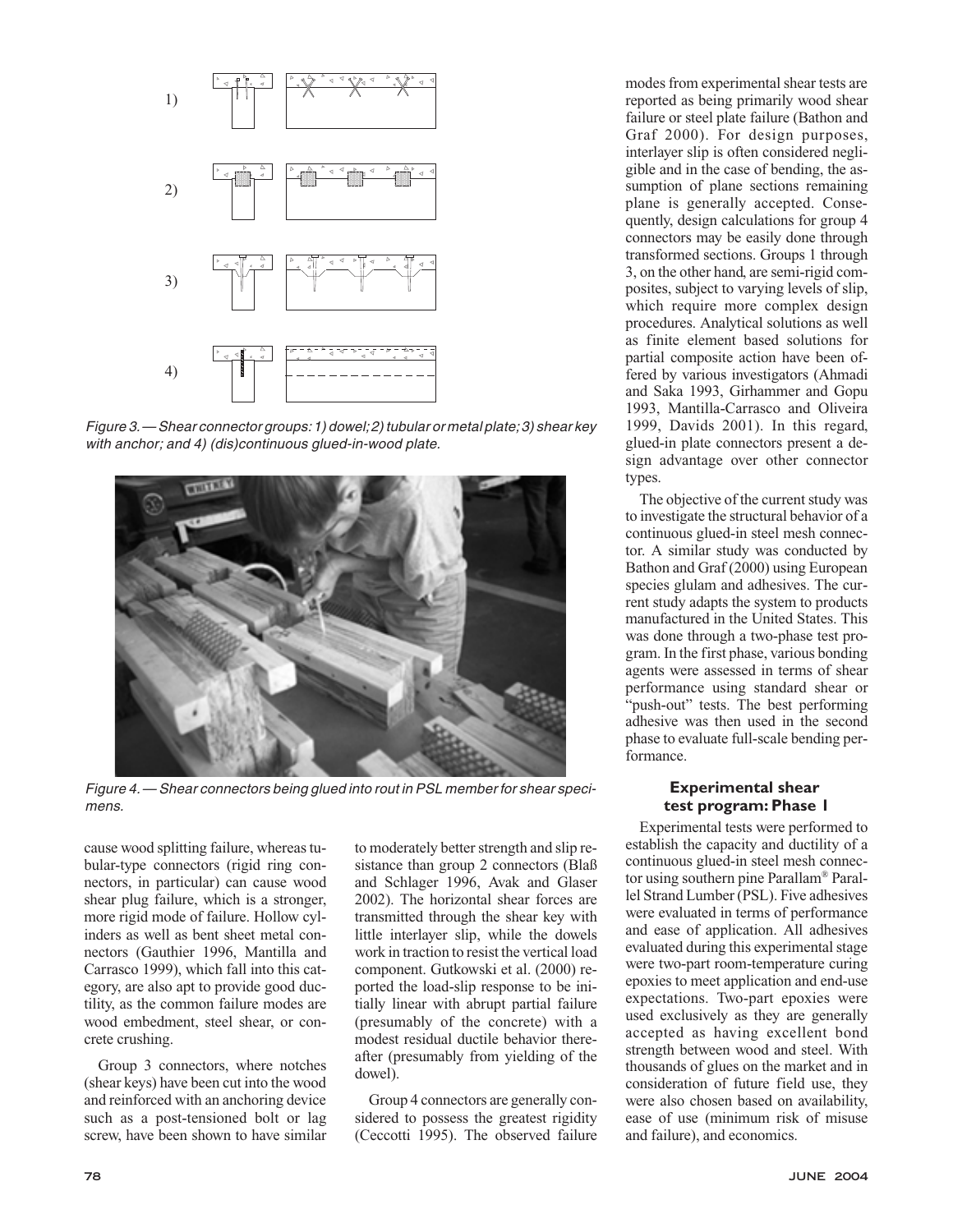

Figure 5. — Shear specimen formwork.



Figure 6. — Shear test set-up.

#### **Specimen fabrication**

Specimens consisted of an 89- by 133- by 305-mm Parallam® section attached to an 89- by 305- by 305-mm concrete slab with a 2.5-mm-thick meshed steel shear connector. The connector is in the physical form of a steel lattice such that the glue would gain mechanical advantage through interlocking in the lattice voids (**Fig. 4**). The shear connector had a length of 305 mm and a width of 100 mm, with 55 mm embedded in the concrete and 45 mm extending into the wood. The shear connector was split at the center with each side bent in alternating directions within the slab. A 45-mm-deep rout with width of 2.8 mm was provided centered widthwise on the top of the Parallam® sections.

Glues (properties provided in **Table 1**) were then filled into the rout using manufacturer-approved dispensing systems. For all but type B glues, an applicator gun with a duo-pak cartridge and a mix nozzle was used. For type B, the glue was premixed in accordance with manufacturer recommendations and dispensed into the rout through a plastic funnel applicator. A continuous bead of glue was dispensed into the rout with several passes until the rout was filled. In this manner, it was ensured that a comparable volume of glue was used for each adhesive. Shear connectors were then pressed firmly into the rout. It was common and desirable to observe excess glue overflow, which was simply removed. This glue "squeeze–out" was considered an indication that an adequate volume of adhesive was applied. This approach is considered to be a realistic and simple method to ensure adequate glue coverage when installing connectors *in situ*. Glues were then cured for a minimum of 7 days under ambient conditions.

Sections were inverted and placed on formwork (**Fig. 5**). A minimal reinforcement mesh (50 by 50 mm) was used, which was located directly on top of the steel connector. Ready-mix concrete was placed and vibrated to remove air pockets. The concrete had an average compressive strength of 22 MPa on the days of testing.

### **Shear test setup**

Nineteen specimens were subjected to a one-sided "push-out" test under ambient laboratory conditions (approximately 16°C, 40% relative humidity). A photo of the test setup is provided in **Figure 6**. As no standard currently exists for composite wood-concrete sections, American Society for Testing and Materials standard ASTM D 5652 was used as a general guideline to establish rate of loading and general apparatus requirements (ASTM 2000). The test assembly was similar to that used by previous researchers (Blaß and Schlager 1996, Mantilla-Carrasco and Oliveira 1999, Bathon and Graf 2000) for comparative purposes. A steel test frame was designed and fabricated to withstand lateral forces resulting from the offset load and reaction points. A schematic of the test frame is shown in **Figure 7**. Load was applied by a 150-kN capacity Material Testing System (MTS) under deflec-

Table 1. — Glue properties.

| Published overlap shear strength<br>Working time<br>Application method | Manufacturer                                    |
|------------------------------------------------------------------------|-------------------------------------------------|
| (min.)                                                                 |                                                 |
| 10<br>Applicator gun                                                   | Ace Super Strength Epoxy Gel                    |
| Premixed/plastic dispenser<br>90                                       | 3M™ Scotch-Weld™ 2216 B/A Gray                  |
| 10<br>Applicator gun                                                   | Dev $con^{\mathscr{B}}$ 2-Ton Epoxy             |
| Applicator gun                                                         | Devcon <sup>®</sup> 5-Minute Gel                |
| Applicator gun<br>6 to 8                                               | Dayton Superior <sup>®</sup> Sure-Anchor (J-51) |
|                                                                        |                                                 |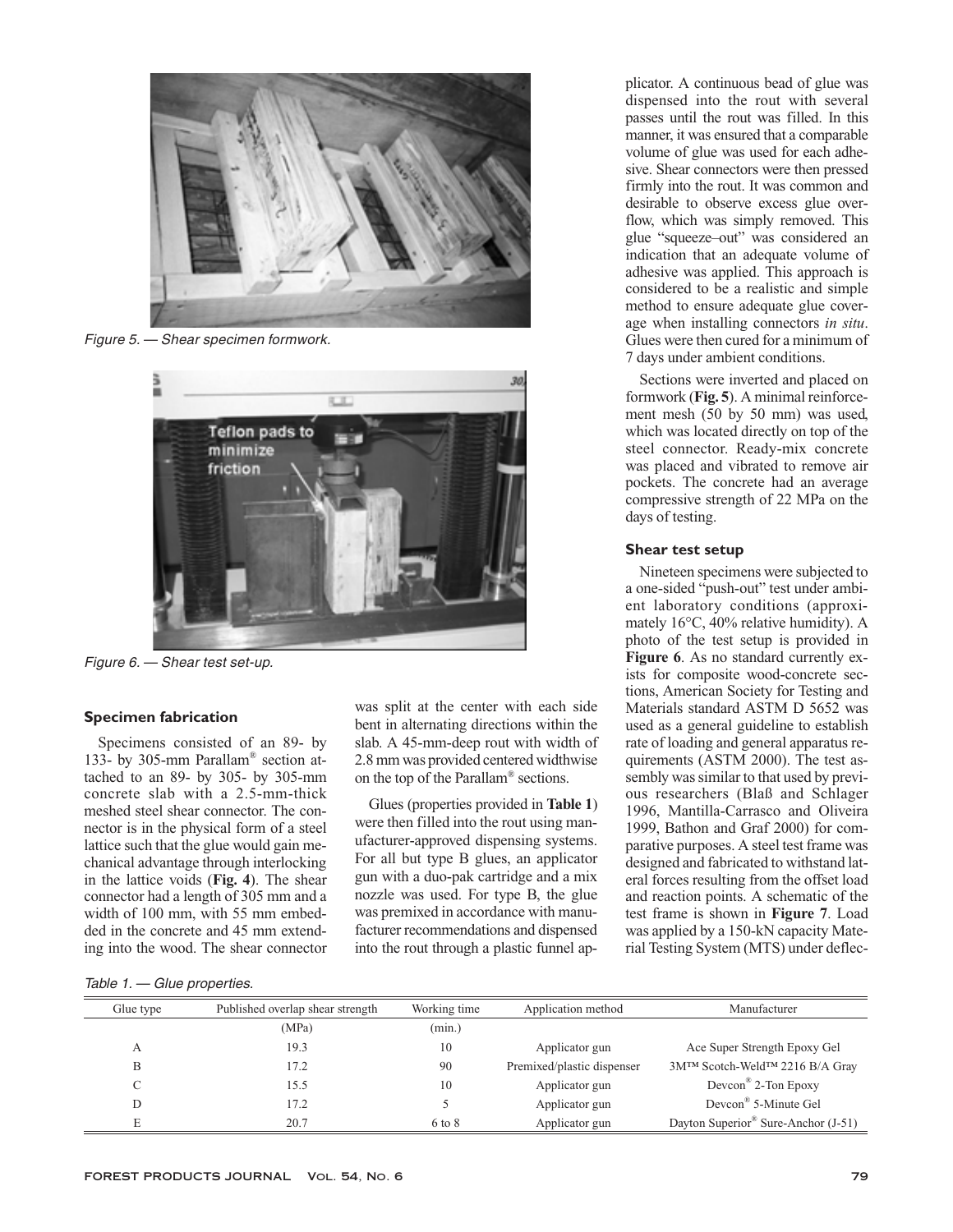

All dimensions in millimeters Figure 7. — Shear test frame schematic.

tion control mode at a rate of 0.8 mm/min. with computerized data acquisition. To avoid multi-axial stresses due to friction at the point of horizontal contact in the specimen, Teflon® pads were used between the concrete and the steel frame.

## **Shear test results**

Ultimate failure load, corresponding shear stress, slip modulus, and failure mode are summarized in **Table 2**. Shear stress, determined by the ratio of maximum load over gross area of the steel to

the wood, was assumed uniformly distributed over the shear plate for simplicity. It is noted that in this test the stress state in the glue is actually three dimensional with mechanical interlocking occurring in the steel voids. As a result, the calculated ultimate shear stress differs significantly from the published overlap shear strength of the adhesive provided in **Table 1**.

Slip modulus was calculated as the slope of the linear portion of the load/extension curve. In determining slip modulus, specimen extension was based on crosshead extension. Ideally, however, slip modulus is based on extension measured by separate gages (e.g., potentiometers) to minimize inaccuracies in the data from machine compliance. For this study, crosshead extension was deemed adequate since the objective was to compare the individual glue systems'performance. The initial portion of the curve shows a soft response due to specimen seating in the fixtures and was thus neglected.

For a visual depiction of shear behavior, applied load versus crosshead motion plots for each respective glue type are presented in **Figures 8a** to **8e**. Performance of glue types A and D (**Figs. 8a** and **8d**) are clearly unacceptable as the curves are highly variable (ultimate load coefficient of variation [COV] for  $A = 46.4\%$ , and  $D = 22.1\%$  and lower

Table 2. — Tests results.

| Glue type     | Specimen       | Ultimate load | Ultimate shear stress | Slip modulus | Failure mode                      |
|---------------|----------------|---------------|-----------------------|--------------|-----------------------------------|
|               |                | (kN)          | (MPa)                 | (kN/mm)      |                                   |
| A             | A1             | 12.5          | 0.46                  | 9.6          | Glue shear                        |
|               | A2             | 42.3          | 1.54                  | 13.6         | Glue bond at steel surface        |
|               | A3             | 52.0          | 1.89                  | 20.7         | Glue bond at steel surface        |
|               | A4             | 38.7          | 1.41                  | 21.0         | Glue bond at steel surface        |
| B             | B1             | 54.3          | 1.98                  | 22.3         | Steel shear                       |
|               | B2             | 52.0          | 1.89                  | 21.2         | Steel shear                       |
|               | B <sub>3</sub> | 52.5          | 1.91                  | 22.8         | Steel shear                       |
|               | <b>B4</b>      | 49.4          | 1.80                  | 19.1         | Steel shear/bond at steel surface |
| $\mathcal{C}$ | C1             | 52.5          | 1.91                  | 19.5         | Steel shear                       |
|               | C2             | 49.4          | 1.80                  | 21.9         | Steel shear                       |
| D             | D <sub>1</sub> | 36.5          | 1.33                  | 19.2         | Glue shear                        |
|               | D <sub>2</sub> | 28.5          | 1.04                  | 17.4         | Glue shear                        |
|               | D <sub>3</sub> | 24.5          | 0.89                  | 16.3         | Glue shear                        |
|               | D <sub>4</sub> | 20.0          | 0.73                  | 11.0         | Glue shear                        |
|               | D <sub>5</sub> | 29.8          | 1.09                  | 14.5         | Glue shear                        |
| $\mathbf E$   | E1             | 48.9          | 1.78                  | 13.5         | Glue bond at wood surface         |
|               | E2             | 49.8          | 1.81                  | 15.1         | Steel shear                       |
|               | E3             | 48.5          | 1.77                  | 16.1         | Bond at wood surface/steel shear  |
|               | E4             | 0.4           | 0.01                  | 1.8          | Glue did not cure                 |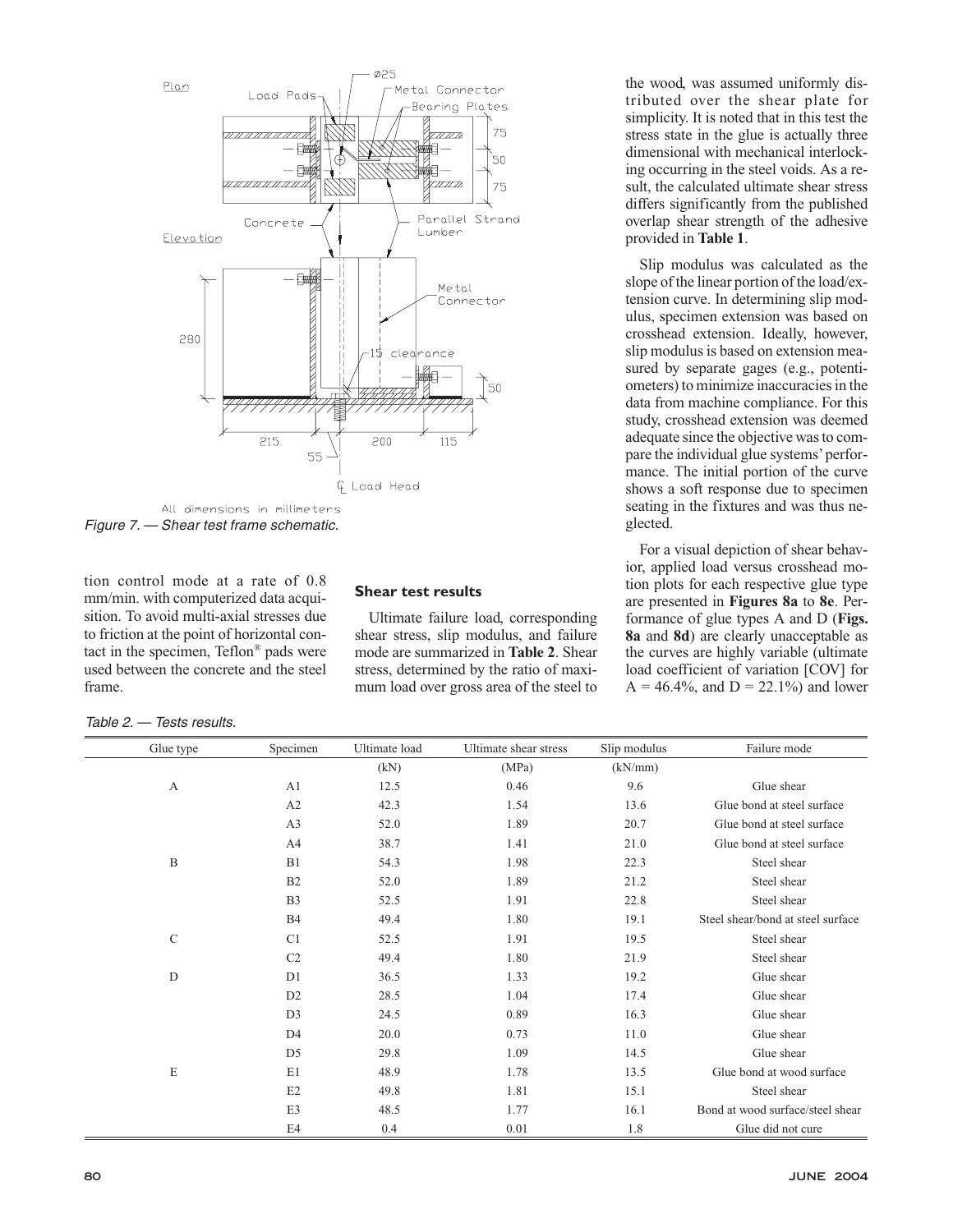

Figure 8. — Load vs. crosshead extension for shear tests.

strength and ductility are visibly apparent for most specimens. Type B and C glues (**Figs. 8b** and **8c**) however, produced excellent repeatability (ultimate load COV for B =  $3.9\%$  and C =  $4.3\%$ ) as well as very high strength and ductility. Type E glue provided acceptable strength and consistency (except one specimen, due to poor mixture of components resulting in the glue not curing) but inferior ductility as compared to types B and C.

These results are consistent with the corresponding modes of failure reported in **Table 2**. It was noted that failure of the optimally performing glues (types B and C) was attributed almost exclusively to shear failure in the steel connector as shown by the sectioned specimen in **Figure 9**. In these cases, the favorable behavior (high strength and consistency as well as high ductility) is a result of yielding in the steel shear connector. The substandard glues (types A, D, and E) failed either in the glueline where glue residue was left on both wood and steel surfaces or at a wood or steel interface where the sectioned specimens revealed a clean surface as shown in **Figure 10**. It was therefore concluded that, as long as the bonding agent had sufficient strength to force failures into the steel shear connector, optimal connector performance could be achieved.

It was observed that the working time of the adhesive played an important role in the performance of the glues. Although care was taken to apply the glues within the working time given, glues with shorter working time (types D and E, in particular) were more difficult to work with. The inconsistent behavior of type E epoxy was likely due to inconsistent mixing in the duo-cartridge gun and thus poor curing of the epoxy. This is highlighted by specimen E4 in which essentially no capacity was realized prior to glue failure. For commercial applications, involving larger composite sections and more adhesive, long working time of the adhesive would certainly be required, giving a distinct advantage to type B.

## **Experimental bending test program: Phase 2**

## **Specimen fabrication**

Bending tests were conducted on two full-scale specimens, typical of that used in commercial applications, to evaluate overall system performance in bending.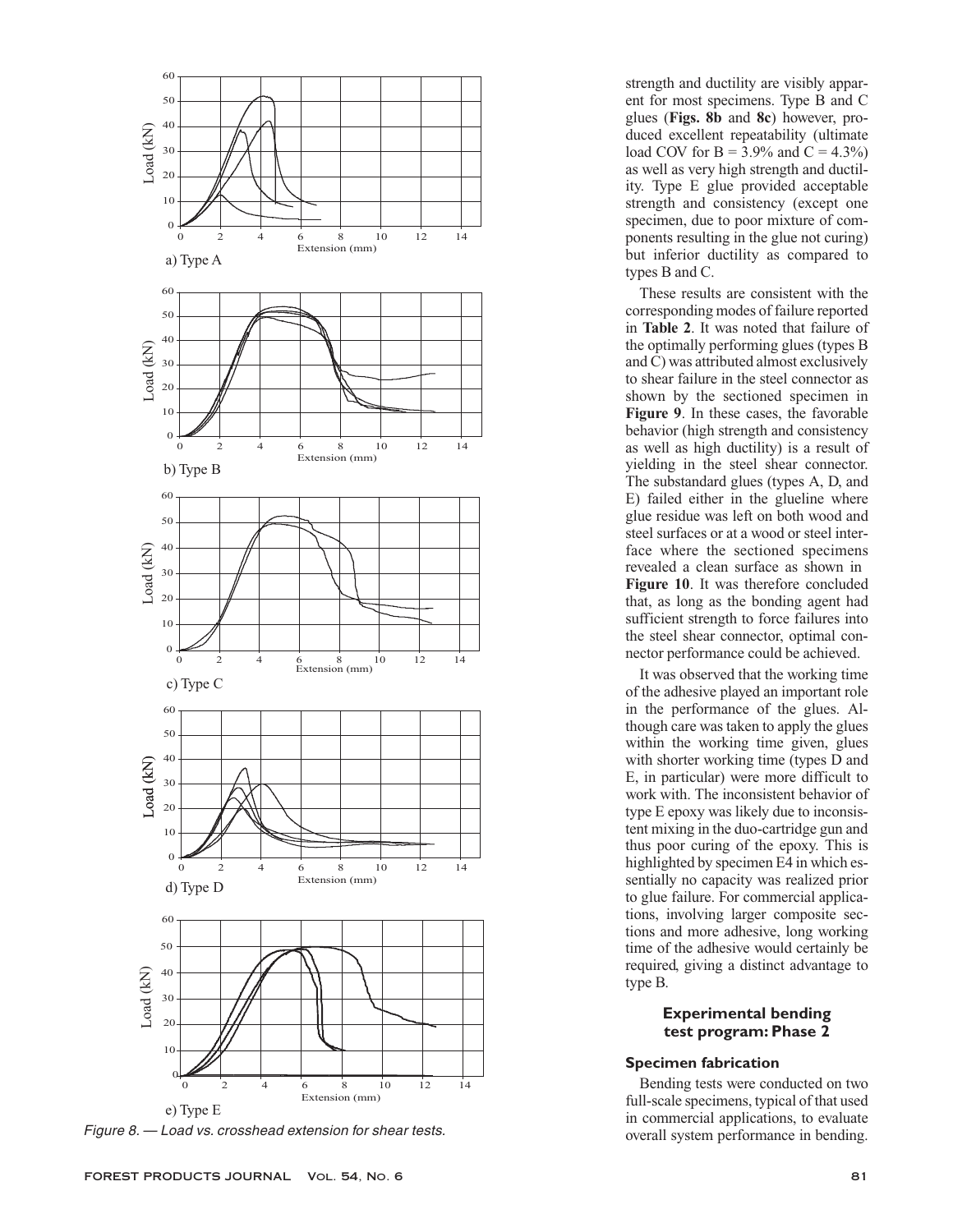

Figure 9. — Steel shear failure.



Figure 10. — Gluebond failure at steel surface.



Figure 11. — Bending test set-up.

As illustrated in **Figure 11**, specimens consisted of an 89- by 241-mm southern pine PSL beam conjoined to a 76- by 610-mm concrete slab using one continuous row of steel mesh shear connectors. The connectors were identical in form to those used in the shear tests (with the exception that the length of the connector was 610 mm) and they were

placed in the system in a similar manner. The longer connector was used to hasten installation and was not expected to influence final system capacity. Since the shear tests revealed type B adhesive to possess the best characteristics of the five glues investigated, the connectors were glued into a continuous rout in the PSL beam using type B adhesive.

## **Bending test setup**

The center-to-center span was 4.5 m, as shown in **Figure 11**. The supports were pins with a bearing length of 90 mm. Two load points were applied 1.12 m apart centered about mid-span using a 445-kN capacity hydraulic actuator mounted to a steel spreader beam. The load was gradually stepped to failure within a timeframe of 20 to 30 minutes. Vertical beam displacement was monitored at mid-span and under both load points, and horizontal slip between the concrete and timber was measured over bearings using linear potentiometers.

### **Bending test results**

The load/mid-span displacement curves of both beams are depicted in **Figure 12**. The results are notably consistent in terms of stiffness ( $EI<sub>beam1</sub>$  =  $7.2 \times 10^9$  kN·mm<sup>2</sup>; EI<sub>beam2</sub> =  $7.7 \times 10^9$ kN·mm<sup>2</sup>) and ultimate capacity ( $P<sub>MAX</sub>$  $_{\text{beam1}}$  = 119.1 kN;  $P_{\text{MAXbeam2}}$  = 118.3 kN). Observed behavior of the two specimens was also consistent. Horizontal slippage between the PSL and concrete was visible in the shear zone of the beam prior to ultimate failure. It was speculated and later confirmed, as depicted in the sectioned specimen in **Figure 13**, that plastic yielding occurred in the steel shear connectors. Neither steel-to-concrete failure nor adhesive failure was observed at any location. This was the desired result. As demonstrated in the shear tests, failure in the steel connector (as opposed to the concrete or wood) results in a favorably ductile response with optimum capacity. Also, the consistent constitutive behavior of steel is credited for the consistency of the results. Ultimate failure was brought on by tensile bending stresses in the PSL (**Fig. 14**).

The degree of composite action obtained in these tests is demonstrated in **Figure 12**. Theoretical values of 13.8 GPa and 27.9 GPa for Young's Modulus for PSL and concrete, respectively, were assumed. The lower bound line depicts beam performance assuming no composite action. In this case, it is assumed that the concrete is unable to carry bending stresses and is therefore ineffective. A transformed analysis was used to determine the upper bound line showing full composite action. Failure was assumed to be linear elastic and to occur in the PSL at an ultimate stress of 48 MPa. It is apparent from the curves that full composite action is possible using this system. Slight discrepancies in calcu-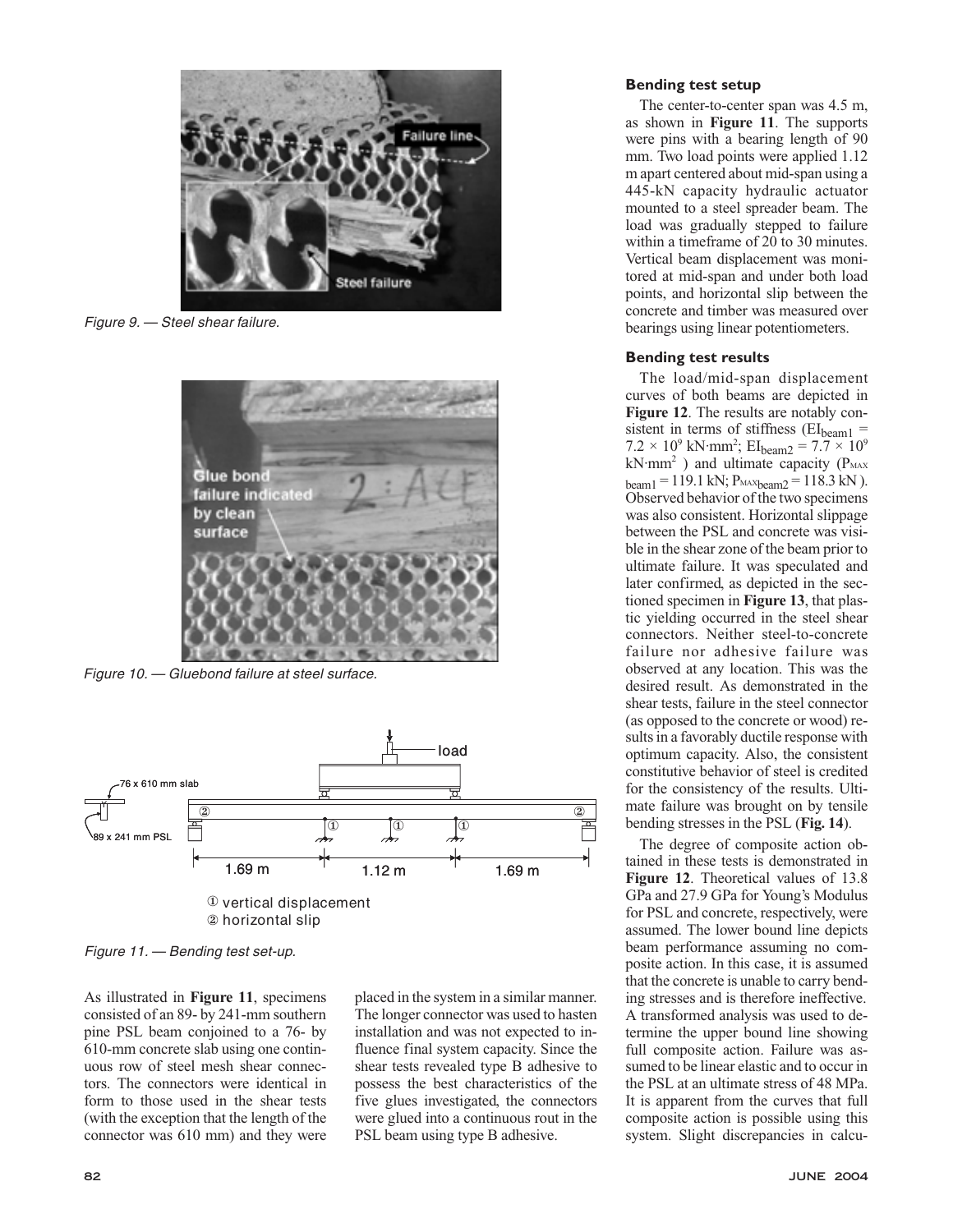

Figure 12.— Load versus mid-span displacement of composite beam specimens.



Figure 13. — Shear failure in steel mesh connector in composite beam specimen.



Figure 14. — Ultimate bending failure of wood-concrete composite beam.

lated versus attained capacities are likely due to actual versus nominal properties of materials.

## **Conclusions**

This paper presents an experimental test program to evaluate a new continuous glued-in metal shear connector for wood-concrete composite floor and deck systems. The connector has recently received code approval for use in Europe. It consists of a steel mesh of which one half is glued into a slot in southern pine Parallam® PSL, while the other half is embedded into concrete. Five bonding agents were evaluated for this system in terms of performance and ease of application. One-sided push-out tests were conducted to yield ultimate shear strength and slip modulus for each glue type.

Overall, optimal performance was realized when failure was caused by yielding of the steel shear connector. This mode of failure resulted in the highest strength, stiffness, and consistency as well as the highest ductility relative to other modes of failure. Failure in the glueline or at a glue surface displayed poorer qualities. Two adhesive types gave consistent results and verified that shear can be effectively transferred between the PSL-concrete interface using meshed pulled metal plates.

Bending tests were also conducted on two full-scale specimens. Results from these tests were consistent in both measured and observed characteristics. Yielding initiated in the steel shear connectors in the shear zone of the beam, which ultimately led to bending tensile failure in the PSL. Comparing the experimental results to theoretical upper and lower bounds of composite action indicated that the system has near-full composite action behavior.

Further work needs to be conducted towards commercial development of this composite. Fundamental behavioral studies on areas such as durability, creep resistance, response to dynamic loading, as well as temperature and moisture fluctuations are necessary. Work in these areas is currently ongoing at the University of Massachusetts, Amherst.

## **Literature cited**

- Ahmadi, B.H. and M.P. Saka. 1993. Behavior of composite timber-concrete floors. ASCE J. Struct. Engineering 119(10):3111-3129.
- American Society for Testing and Materials (ASTM). 2000. Standard test methods for bolted connections in wood and wood-base